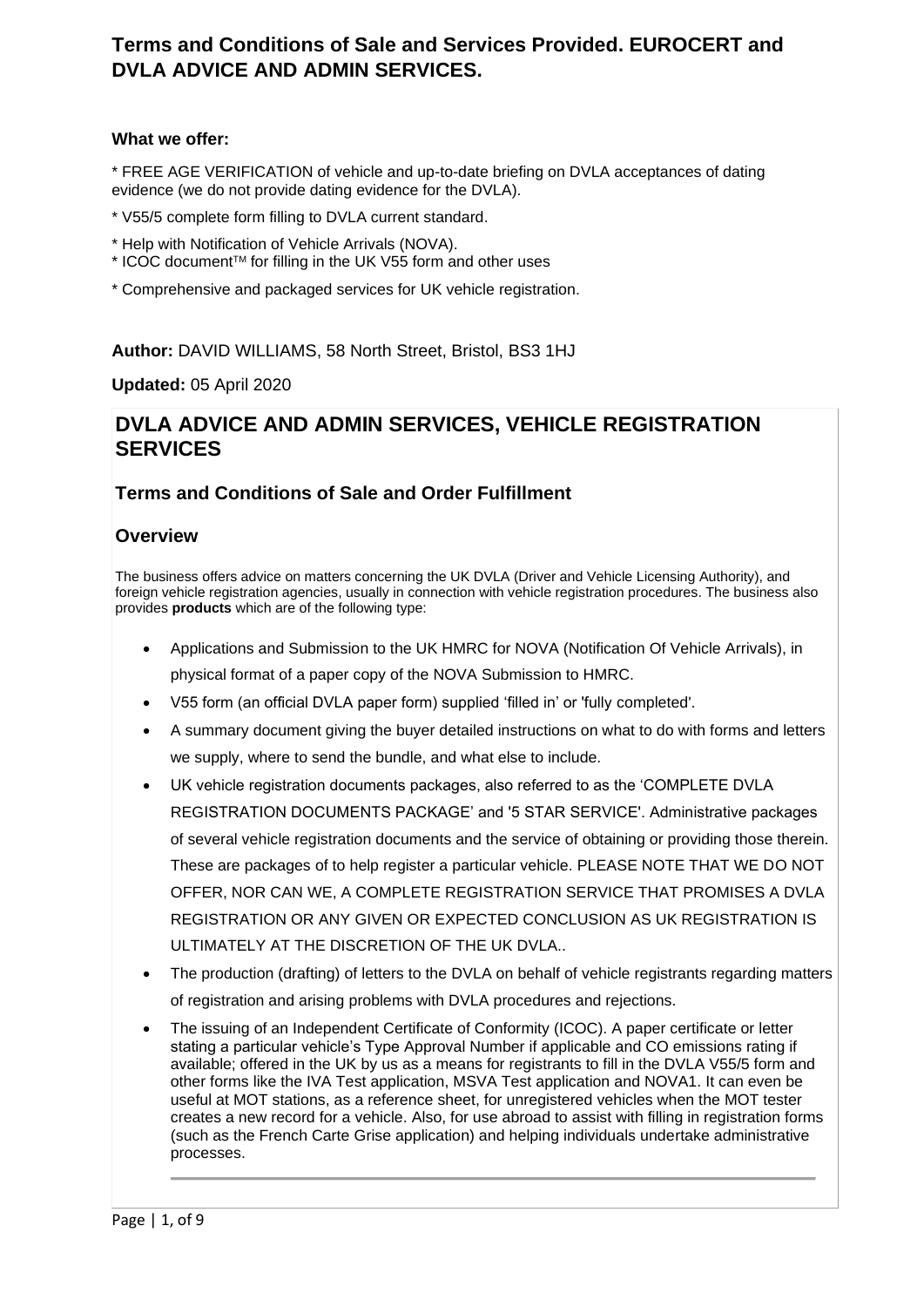# **REFUND POLICY**

## **Cancellation of a Service Contract within 14 days from customer payment:**

For services ordered online, a customer has the right to cancel within a 14-day cancellation period (COOLING OFF PERIOD). For all paid orders, our customer will be notified in a durable format (printable email) of this right to cancel within 14 days and a model cancellation form will also be supplied. The 14 day cancellation period will start on the day the customer receives this email notification. [\[View](file:///C:/Users/My%20Pc/OneDrive/Web%20sites/dvlaadvice%20website/wwwroot/dvlaadvice.co.uk/14%20Day%20Cancellation%20information%20and%20form.pdf)  [cancellation document here in browser\]](file:///C:/Users/My%20Pc/OneDrive/Web%20sites/dvlaadvice%20website/wwwroot/dvlaadvice.co.uk/14%20Day%20Cancellation%20information%20and%20form.pdf).

## **Cancellation of a Service Contract after 14 days from customer payment:**

Once the 14-day cooling off period has expired and/or the customer has asked us to cancel the coolingoff period and begin work, and subsequently once work has started or work completed, a refund is not possible. This is because the resulting – published document or registration service for the specific vehicle and usage stated by the customer at the time of ordering – is bespoke and unique. It cannot be taken in to stock and sold to another person.

Therefore, for the avoidance of doubt, cancellation for a refund is only permitted within the initial 14 day cooling off period, unless the customer tells us to 'go ahead' or 'start work' and/or thereby cancels or curtails the cooling off period.

**CANCELLATIONS AND RETURNS from Commercial Customers:** Cancellation rights do not apply for sales classed as, or declared by the customer as – 'trade', business or professional purchases.

For the avoidance of doubt, the cancellation rights detailed above and below do not apply for commercially classified sales.

#### **Authorising us to start work immediately**

Under normal trading circumstances we should wait 14 days from the date of order, before completing the service contract. However, we always aim to start work well within this period known as the 'cancellation period', with some services even being same-day. Therefore, we usually ask our customers to physically authorise us to start work within the cancellation period. If we do this we will request written permission by email. The customer will be asked to sign a special agreement authorising us to begin work. This authorisation affects your cancellation rights **-** it means that if we begin work or complete the service within the 14 days, if you decide to cancel, you may not get any of your payment refunded.

#### **Documents arising from our services that are custom-made**

Where services result in custom-made documents, we will not usually offer customers a second cancellation period following customer receipt of said documents. Several of our services, such as 'ICOC', '5 STAR SERVICE', 'Service Number 1', 'Manufacturer's COC (ECWVTACOC)', 'NOVA clearance', involve the provision of custom-made documents created only for a specific vehicle at a specific time, and therefore cannot be accepted back for resale. These documents and service certifications may not be classed as separate 'products' distinct from the Service Contract by which they were created.

This does not affect the statutory rights of a customer regarding faulty goods, as follows.

#### **Faults, in the case of a document issued by us**

If a mistake is found or any error that needs correcting in the data shown on the document, we will make this correction free of charge and within a reasonable amount of time. We ask our customers to give us this time to rectify a mistake, rather than request a refund. This does not affect the customer's statutory rights.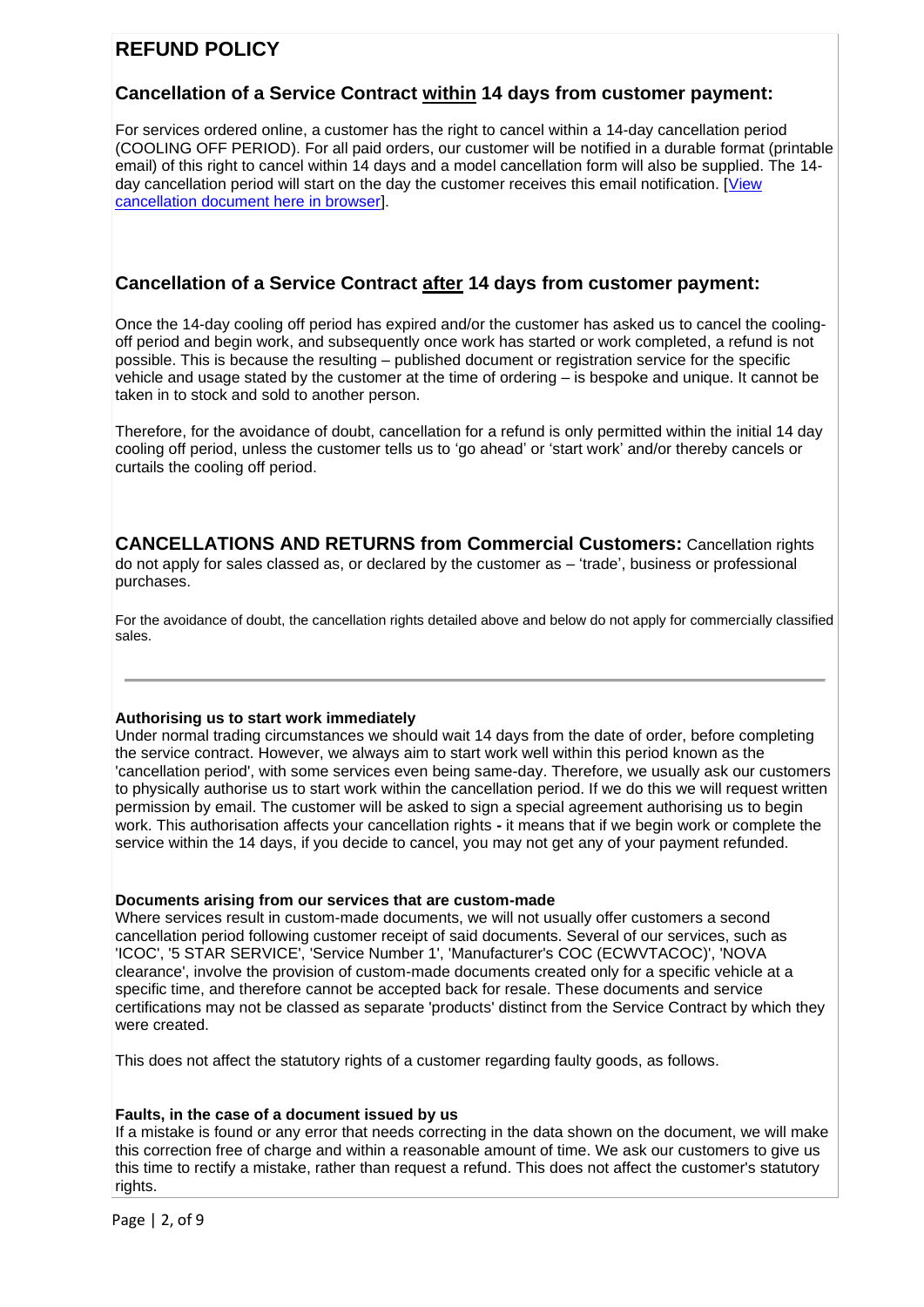However, we will not add extra or additional information free of charge deemed by a customer as necessary for his/her purposes or 'nice to have' and this will be charged as an extra administrative fee, quoted on request and agreed before such work shall commence.

## **REFUND AND CANCELLATION PROCEDURE REGARDING UK VEHICLE REGISTRATIONS**

#### **Note about our vehicle registration services:**

Once a customer has purchased a vehicle registration service from us, and given us their ID and payment and by definition of the service - their authority to make representations to the UK authorities, an application to the DVLA is not reversible by the customer acting alone. No refund can be given and the service cannot be stopped by the customer alone. Only we (the company) can decide to stop or abort the registration procedures, and only we (the company) can decide to make a refund on the service payment. This is because the company and its employees and agents are actively involved, on a personal basis, in the notifications and representations to UK authorities. Where we make a notification to the hmrc (NOVA) it is done so using a personal name and address and clearances are secured on the name and address of our employees or agents. With DVLA applications for registration, the application and introduction is made on the name and address of our employees or agents acting as the official agent in the DVLA registration process.

In the event of a customer cancelling or assuming a cancellation of a vehicle registration service without our agreement and authority, this will not stop or reverse the process undertaken by our employees or agents. This means that the application will still be made, with covering letters and disclaimers - as appropriate, to the authorities (hmrc, DVLA, DVSA, VCA). If you do not want the registration or applications-to-register to take place, you must make an acceptable agreement with us.

For the sake of clarity, this means that if a customer unilaterally takes back a payment in an attempt to cancel a registration service, the clearances and application will stand and/or will still be finalised. This may be to the detriment of the interests of the customer and could block the registration of the vehicle or incur hmrc penalties.

# **OUR POLICY ON CREDIT CARD 'CHARGEBACKS'**

Due to the UK-wide increase during COVID Year 1 (2020) of consumer credit card **chargebacks**, in line with other retailers, we have implemented the following policy:

We will not look upon a credit card **chargeback** as an acceptable method of negotiation, nor resolution of a customer complaint.

In the event of us receiving a **chargeback** through our card-processing supplier, the reason for chargeback shall form the basis of an immediate UK County Court claim by us (the company) against the cardholder. There shall be no exception and the County Court claim shall reclaim the amount of the original purchase from the cardholder personally, plus the chargeback fee charged to us (usually £15), plus court costs, plus accruing daily interest of £1 per day.

#### **Fraudulent chargebacks:**

Where the reason for the **chargeback** is judged by us to be fraudulent (such as 'item not received' when it was, or 'credit not processed' when no credit was offered) we will also initiate a private criminal prosecution in the UK criminal court system, for fraud, no matter how small the amount charged back.

### **We are here to help**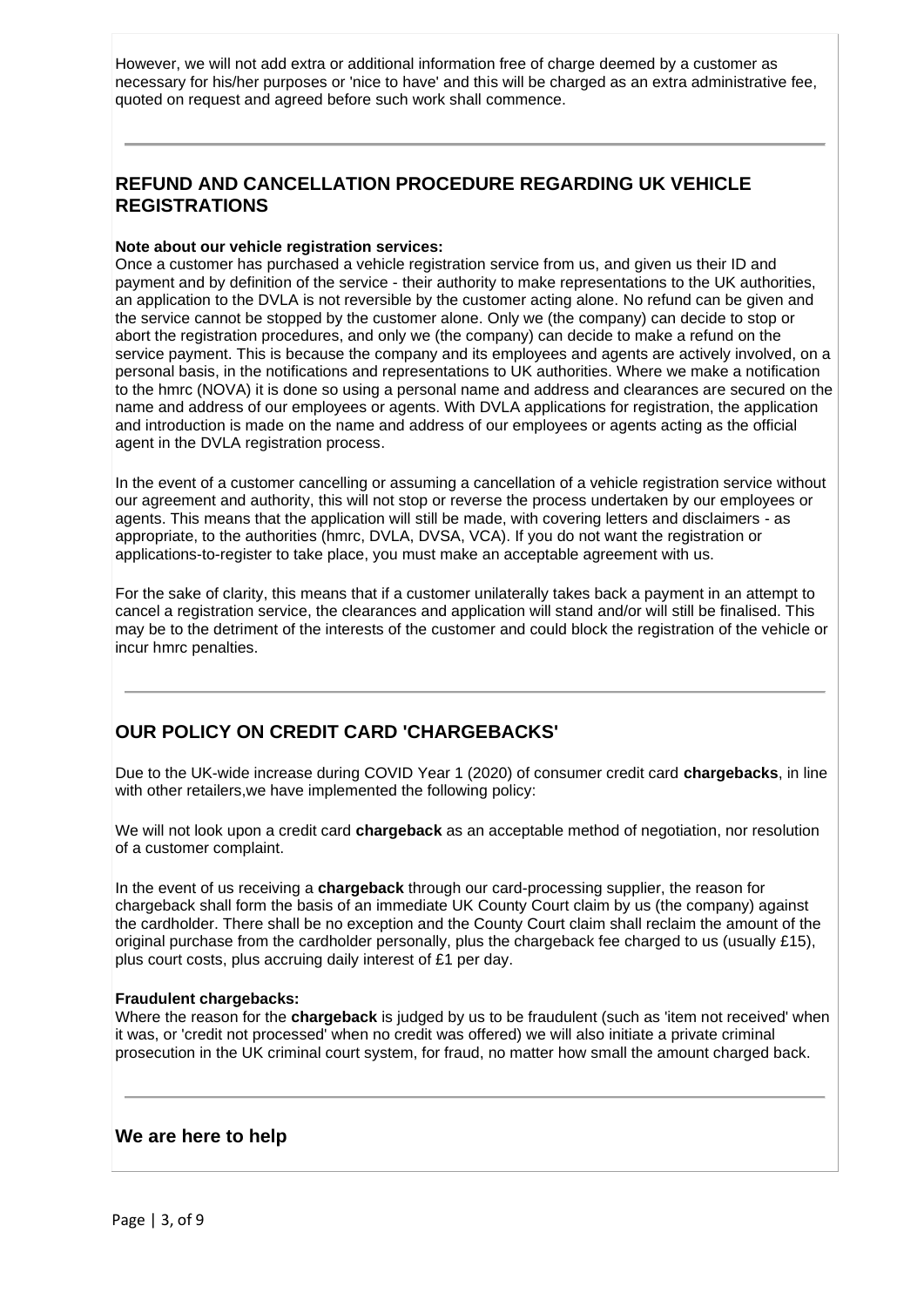It is our responsibility to supply you with goods that meet your consumer rights.

If you have any concerns that we have not met our legal obligations please contact us. If you experience any difficulties or anomalies with or in our documentation, please call us. Our function is to research, verify and advise and we are focused on getting vehicles registered. **If you have a grievance and you think you deserve a refund, please contact us before anything else because the notes above will apply if you decide to attempt to take money back without our authorisation, acceptance and agreement.**

Vehicle Registration Services 58 North Street, Bristol BS3 1HJ 0117 902 8656

info@vrsbristol.co.uk

# **DVLA ADVICE AND ADMIN SERVICES, VEHICLE REGISTRATION SERVICES**

## **Terms and Conditions of Sale and Order Fulfilment**

#### **Overview**

The business offers advice on matters concerning the UK DVLA (Driver and Vehicle Licensing Authority), and foreign vehicle registration agencies, usually in connection with vehicle registration procedures. The business also provides **products** which are of the following type:

- Applications and Submission to the UK HMRC for NOVA (Notification Of Vehicle Arrivals), in physical format of a paper copy of the NOVA Submission to HMRC.
- V55 form (an official DVLA paper form) supplied 'filled in' or 'fully completed'.
- A summary document giving the buyer detailed instructions on what to do with forms and letters we supply, where to send the bundle, and what else to include.
- UK vehicle registration documents packages, also referred to as the 'COMPLETE DVLA REGISTRATION DOCUMENTS PACKAGE' and '5 STAR SERVICE'. Administrative packages of several vehicle registration documents and the service of obtaining or providing those therein. These are packages of to help register a particular vehicle. PLEASE NOTE THAT WE DO NOT OFFER, NOR CAN WE, A COMPLETE REGISTRATION SERVICE THAT PROMISES A DVLA REGISTRATION OR ANY GIVEN OR EXPECTED CONCLUSION AS UK REGISTRATION IS ULTIMATELY AT THE DISCRETION OF THE UK DVLA..
- The production (drafting) of letters to the DVLA on behalf of vehicle registrants regarding matters of registration and arising problems with DVLA procedures and rejections.
- The issuing of an Independent Certificate of Conformity (ICOC). A paper certificate or letter stating a particular vehicle's Type Approval Number if applicable and CO emissions rating if available; offered in the UK by us as a means for registrants to fill in the DVLA V55/5 form and other forms like the IVA Test application, MSVA Test application and NOVA1. It can even be useful at MOT stations, as a reference sheet, for unregistered vehicles when the MOT tester creates a new record for a vehicle. Also, for use abroad to assist with filling in registration forms (such as the French Carte Grise application) and helping individuals undertake administrative processes.

## **PLEASE NOTE (important): Buyer's willingness to give us information and documents about the vehicle -**

With purchases of **all** our services, we require you - the buyer - to give us certain key information about the vehicle.

To enable our services once you have paid, we **must** have certain information from you. A clear VIN (chassis number) on the vehicle is essential. We will also sometimes need further information from you like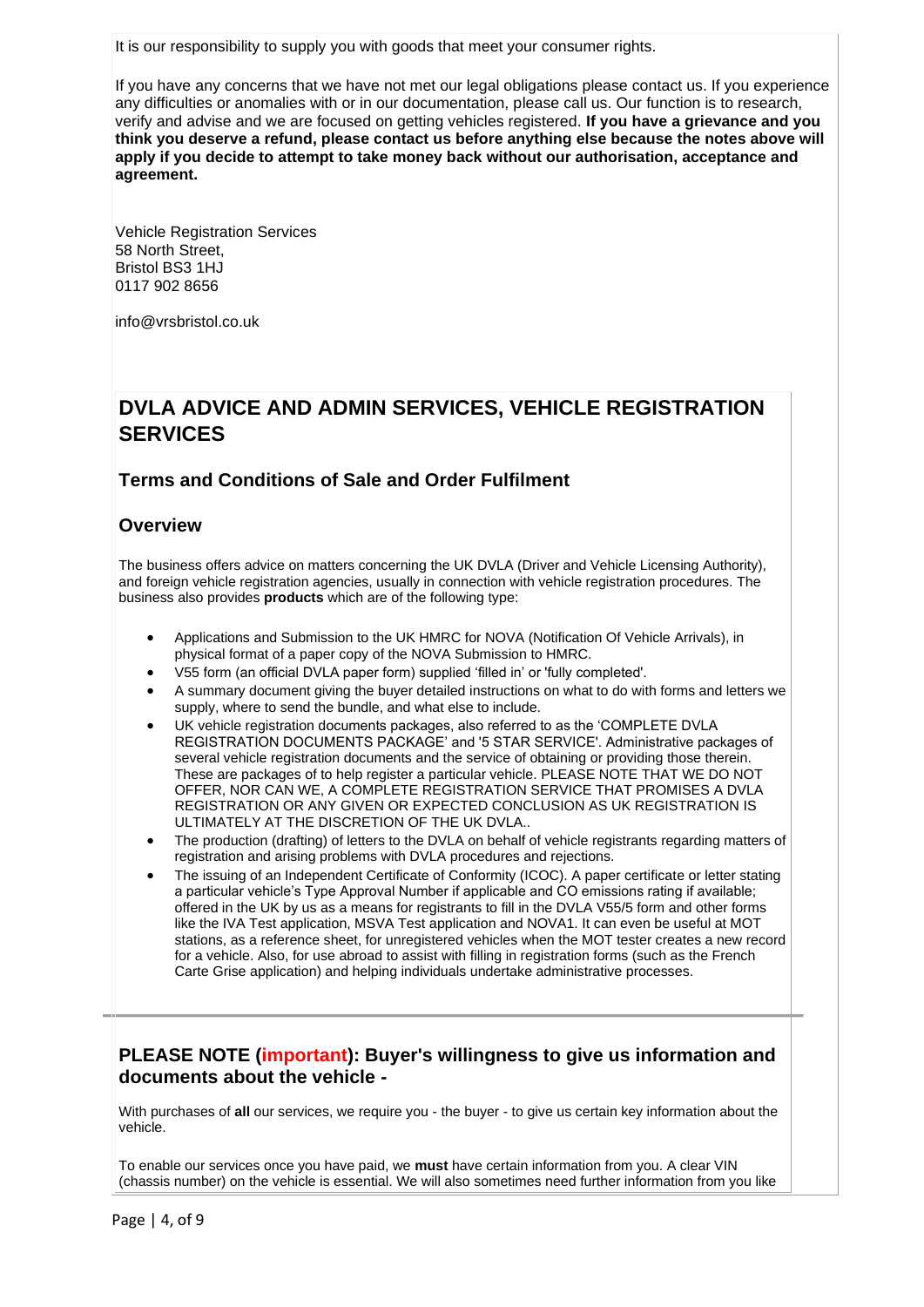colour of the vehicle and your date of birth. Additional information may be necessary, depending on which service you buy. Please do not purchase our services if you cannot or will not supply this kind of information as we will not be able to complete our work without your co-operation. Once you have purchased a service and/or product and we begin work (ie. even before you may have submitted essential information like a VIN and vehicle colour) we will be unable to give a refund in the event you cannot or will not supply us the VIN or other crucial pieces of information, such as documents and test pass certificates. We will normally send at least 5 written reminders before concluding that we can go no further with an order. This also applies to situations where the customer does not supply documents requested by us.

**TIME-OUTs:** For the avoidance of doubt and the sake of clarity, if we lose contact with a customer for any reason whereupon the customer stops communicating with us or stops replying to emails and/or does not provide us with the requested (by us) documents ( such as ID documents, test pass certificates, and vehicle proof of year and historical documents), or does not present his/her vehicle for testing if we require that, the customer will not be entitled to any refund and the contract may be timed-out. This means that we will send an email and/or letter stating that the contract has stalled and no work on the contract shall continue. This notification is final and cannot be appealed. We may offer to start the contract again or reopen it for a fee stated in the email or letter. In the case of a contract time-out where we have had documents sent to us by the customer, these will usually be returned to the last held or last known address, by normal regular Royal Mail post. The TIME-OUT period is usually 1 - 3 months, depending on the product/service contracted; with 1 month likely for ICOC documentation and 3 months + for Vehicle Registration Services. Please ask us before you purchase a service if you need clarification of these terms.

In the case of **NOVA** applications and NOVA Submission to HMRC we always need a few bits of information like how much you paid for the vehicle, when and where you bought it and its speedo reading (if applicable). We will assist you with the questions and will be available to discuss your individual circumstances. We will request this information early on and it is vital you give it to us so we can complete.

## **ICOC documents; Timescales and Delivery durations**

Throughout this website, products and services may be described as ENHANCED, EXPRESS, 24 HOUR, SAME-DAY or NEXT-DAY. These are target times for production and despatch and we will try to qualify on the service or product description page - exactly what you can expect and the realistic possibilities of slippage of target time. In all cases, despatch of ICOC, COE, and any other documents, will occur only after we have received back from you the relevant communications to start work, complete work, and acquire from you (the customer) the vehicle details we need and ask for by email.

We will not be responsible for giving a full refund if we create a unique (custom-made) document that does not arrive at a physical address within a certain timeframe, whether this be a timeframe expected or assumed by the customer or a described target or suggested target timeframe in a product description on our website. The timeframe is not the bulk of the service, the document created is the bulk of the service. If the document is not received by the customer within the timeframe expected, he/she may request another, using the procedure shown below (Delivery of Documents by Post). Whereupon the document has been created and published and is - at some point whenever in time - delivered by email and/or postage to a physical address (or posted with a certifiable Proof of Posting by POST OFFICE LIMITED [UK] ), the maximum refund due to the customer, in view of delayed delivery, will be 20% of the original cost of the document [service].

# **ICOC documents; Delivery of Documents by Post**

As standard, ICOC documents, and COE documents, and Eurocert Vehicle Transit Documents, will be posted by Royal Mail AIRMAIL. Not by any tracked, registered or signed-for postage services, unless specifically requested and, if necessary, paid for by the customer in advance of despatch. No responsibility can or will be accepted by Eurocert Limited for third-party postal services (Royal Mail and its partner services abroad) for losses or delays in the delivery of our documents sent by post. The service we provide is to research, create and publish documents relating to specific vehicles. The service does not extend to a guarantee of delivery of any item by post, by the third party, within a given timeframe. If the document does not arrive at the physical address, or is deeemd 'lost', you may request - free of charge - a replacement (reissued) document, by the same postal service; or you have the opportunity to upgrade - for a fee - to your chosen method of a more secure or faster service by post or courier. These requests for reissue can be made on the order form here: https://www.eurocert.uk/reissue.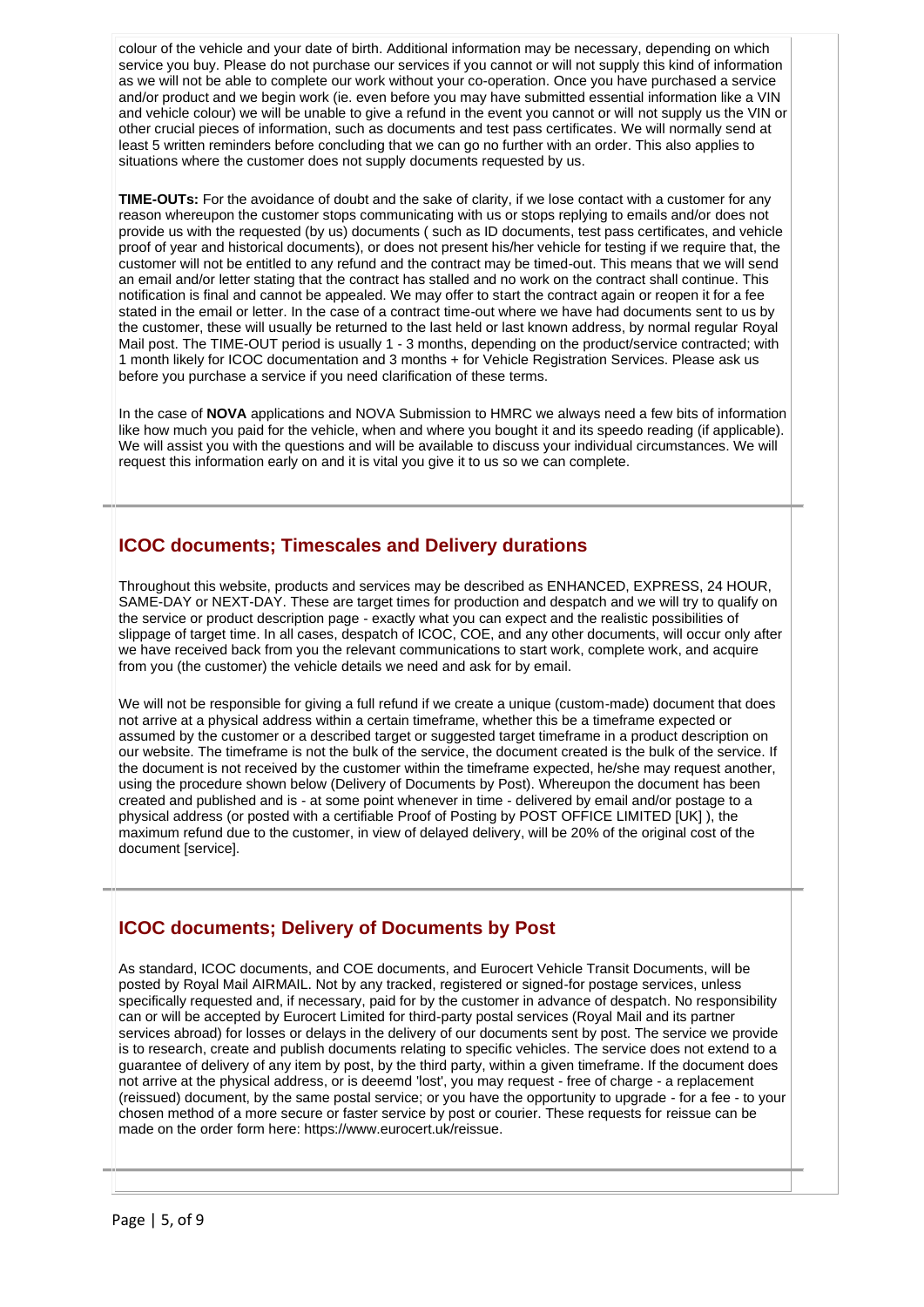## **Extent of service of DVLA ADVICE AND ADMIN SERVICES** – Vehicle Registration Services products

The scope of the business is to produce and deliver the products detailed and described in this website. The business's work is deemed to have been completed and orders fulfilled when the ordered product(s) has/have been sent to the customer by mail or courier.

**UK DVLA Registration documents packages -** Usually, but not always, the documents will be sent to the customer for checking, signing and sending-off to the DVLA with payment for the DVLA in order to complete vehicle registration. Our services do not involve 'processing' applications and they do not lead directly to vehicle registration. Our role is to help registrants prepare and present applications to the DVLA. Where we act as 'agent' in an official capacity, submitting DVLA V55 applications on behalf of registrants, we will send packages of documents directly to the DVLA in Swansea. These packages may contain documents being the current or previous property of our customers (registrants) and will be hand-delivered to DVLA, Swansea, or posted. usually, but not always, efforts will be made to send these packages by Royal Mail 'Signed For' services. In the event of loss of documents en route or within the DVLA organisation, we shall make efforts to trace the documents. However, we shall be liable for no more than £1 for any document or collection or package of documents lost by the Royal Mail, or the DVLA, or any other agent or third party.

# **Extent of service of DVLA ADVICE AND ADMIN SERVICES –** "Vehicle Registration Assistance Package"

This is a service we provide for all imported and/or unregistered vehicles, whether LHD, RHD, from the EU or from outside the EU. Our role is to provide administrative tasks and administrative support for the registrant by organising or booking tests, accumulating paperwork, completing forms, and so on. The specific services and limitations in connection with this service can be found on the product/service description page in this website. This service includes no logistics, no testing, and certain documents and criteria must be met and got by the customer/registrant. The customer/registrant will also be meeting the cost for all non-administrative necessities, such as repairs or modifications to pass tests, and special documents we specify as needed.

Our role as administrative agent and assistant in providing help with UK registration is not one that leads ultimately to a DVLA registration. There are some circumstances where your vehicle may be blocked temporarily or permanently from registration in the UK. Please be sure of the risks and read the terms below before purchasing this service. It may be your only choice for a UK registration and the best procedure for you. But if you are about to buy or have bought a vehicle that you think may not be able to be registered, you may be better off purchasing ou[r Pre-Application Consultation](file:///C:/Users/My%20Pc/OneDrive/Web%20sites/dvlaadvice%20website/wwwroot/dvlaadvice.co.uk/pre_app_registration.htm)**.**

# **Extent of service of DVLA ADVICE AND ADMIN SERVICES –** "5 STAR SERVICE; UK Registration Package"

This is a service we provide for certain vehicles, where the registrant needs our help in the completion of the UK V55/5 form, and notification to the UK HMRC of a vehicle NOVA application (or 'submission'). Our role is to provide administrative tasks and administrative support for the registrant by drafting letters, accumulating paperwork, completing forms, and so on. The specific services and limitations in connection with this service can be found on the product/service description page in this website.

This service includes no logistics, no testing, and certain documents and criteria must be met and got by the customer/registrant. The customer/registrant will also be meeting the cost for all non-administrative necessities, such as repairs or modifications to pass tests, and special documents we specify as needed.

Our role as administrative agent and assistant in providing help with UK registration is not one that leads ultimately to a DVLA registration. There are some circumstances where your vehicle may be blocked temporarily or permanently from registration in the UK. Please be sure of the risks and read the terms below before purchasing this service. It may be your only choice for a UK registration and the best procedure for you. But if you are about to buy or have bought a vehicle that you think may not be able to be registered, you may be better off purchasing ou[r Pre-Application Consultation](file:///C:/Users/My%20Pc/OneDrive/Web%20sites/dvlaadvice%20website/wwwroot/dvlaadvice.co.uk/pre_app_registration.htm)**.**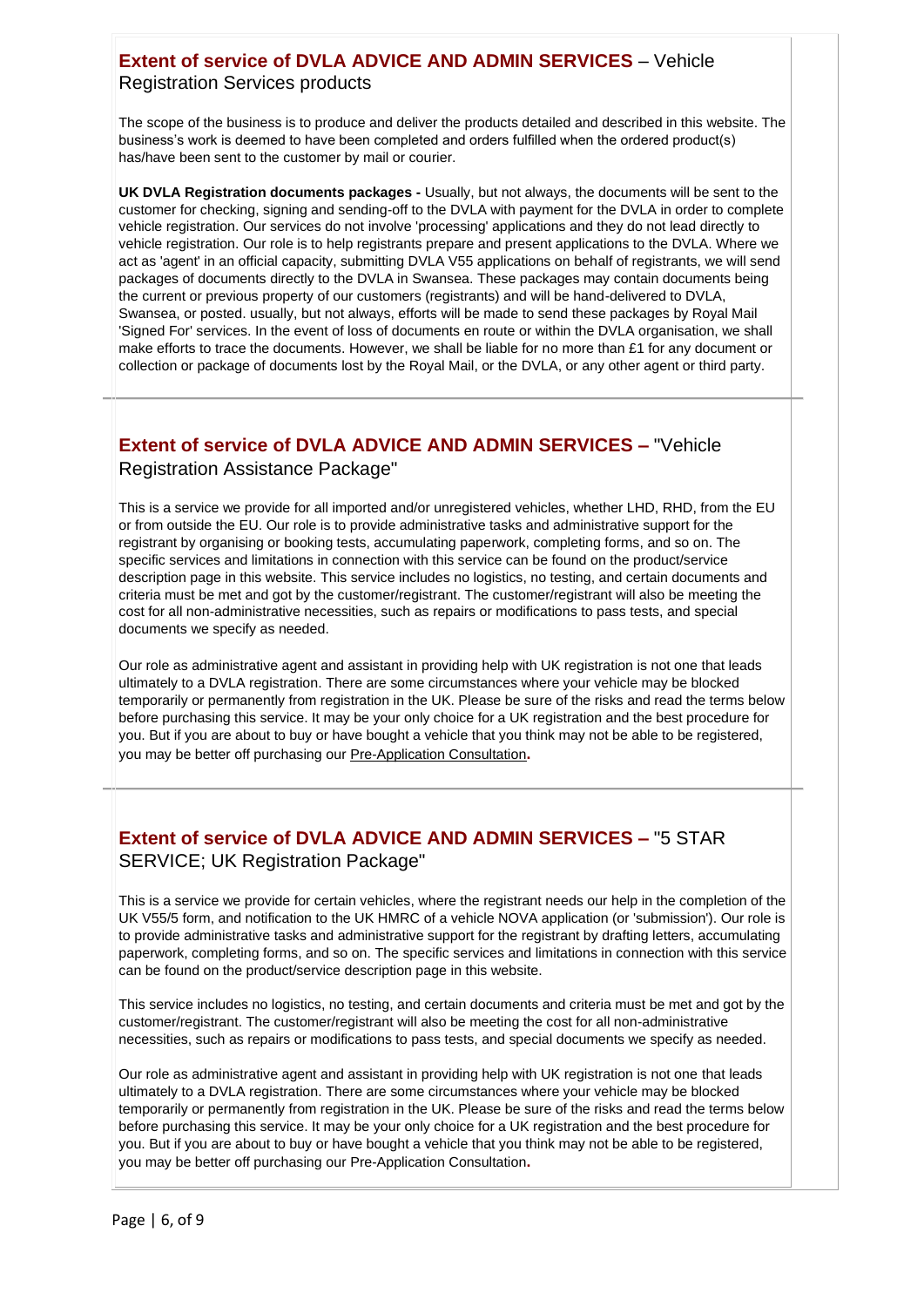## **Extent of service of EUROCERT Independent Certificate of Conformity (ICOC ™)** – Publication and delivery of ICOC

We are a **research company** and our primary duty on each paid service is to present researched information to you about your vehicle. The **purpose of our service** is to present our researched information to you, the service buyer. The product, when the product is an Independent Certificate of Conformity (ICOC), is a written report stating researched information about your vehicle. **Its purpose** is to furnish you with a paper document listing certain information about your vehicle. Information that has been got from our research, or from agencies such as the DVLA, or from you or the vehicle's VIN plate. Such information may include the EC type approval status (if applicable/relevant) and may include the EC type approval number - as may be determined from our research. Beyond the delivery of this service and product it is up to you, the document holder and vehicle owner, what you use the document for. We do not offer any guarantees about any uses you choose, nor do we make any promise about what its issuance may lead to. We do offer free advice and after-sales support but we cannot be held responsible for frustration and losses resulting from a chosen use of one of our documents.

I**ndependent Certificate of Conformity (ICOC) -** ICOCs are posted after our verification and/or research procedures. Please note that each ICOC is unique to the vehicle it corresponds with and therefore if you find you have no further use for your document, or sell the vehicle, or prefer not to use it, we will be unable to grant any refunds as there is no resale or restock value.

**In connection with a purchase of our Registration Documents Package - in the event of a vehicle's rejection during a registration process, or questioning from the UK DVLA or foreign motoring administrative bodies -** The business will not become responsible for extra unpaid-for paperwork and labour, in the event of queries or investigations initiated by the UK DVLA, UK HMRC or foreign agencies, based on these agencies' perusal of the registrant's declaration or the vehicle's history. Examples – the vehicle is flagged on an Interpol search, the vehicle's VIN is found to be a duplicate, the agency asks for further documentation from the vehicle's country of origin, the agency rejects/slows/loses the application due to sub-standard workmanship at the agency, the agency workers have a lack of knowledge of EU/EC directives and legal principles regarding freedom of movement and type approval; or the agency decides not to accept the documentation out-of-hand without giving a reason.

**Accuracy of information stated on our documents -** We collect data for all our certificates, reports and verifications from open and public databases such as the following: Driver and Vehicle Licensing Agency (DVLA) UK vehicles database, Vehicle Certification Agency (VCA) databases, EC Type Approval databases, The National Motor Vehicle Title Information System (NMVTIS), The UK National Database of Classic Vehicles, The Internet Register of Stolen Vehicles (CrimiMail), The Register of Stolen Vehicles (IAATI), and others we may add or use from time to time. However, we do not and cannot assure, nor do we attest, that any information gleaned from these sources will always match exactly what the vehicle being certified or reported may actually display or may exhibit at a given time. Nor do we attest that any information (including EC type approval number) gleaned from these sources will match exactly what the vehicle manufacturer may state as its retrospective/archive record of the vehicle's EC type approval number. This is because vehicles are modified from time to time after manufacture or registration, or due to additions/changes to the databases we may use or query. Additionally, data input when vehicles were added to the above databases by people outside our control may differ from actuals for the vehicle in question. For example a 'nominal' value of engine cubic capacity may be recorded with the UK DVLA such as 2000cc, when the 'actual' or 'aggregate' may be 1998cc. In all cases of document production, if the buyer disagrees with data written we must be notified in writing and we will investigate and explain the discrepancy. In the case of discrepancy or human error in data representation on our documents we will always consider re-issue of the document, as long as it does not contradict government or legal sources and data. This is a discretionary service and may incur an extra charge. On no account will we consider being held responsible or liable for events emanating from discrepancies in our documentation when compared with manufacturer's specifications, or documentation held by other agencies. Refunds will not be possible if discrepancies or errors are alleged by a buyer to negate the authenticity and purpose of the documents we provide. We are a **research company** and our primary duty on each paid service is to present researched information to you about your vehicle. The **purpose of our service** is to present our researched information to you, the service buyer. The product, when the product is an Independent Certificate of Conformity (ICOC), is a written report stating researched information about your vehicle. **Its purpose** is to furnish you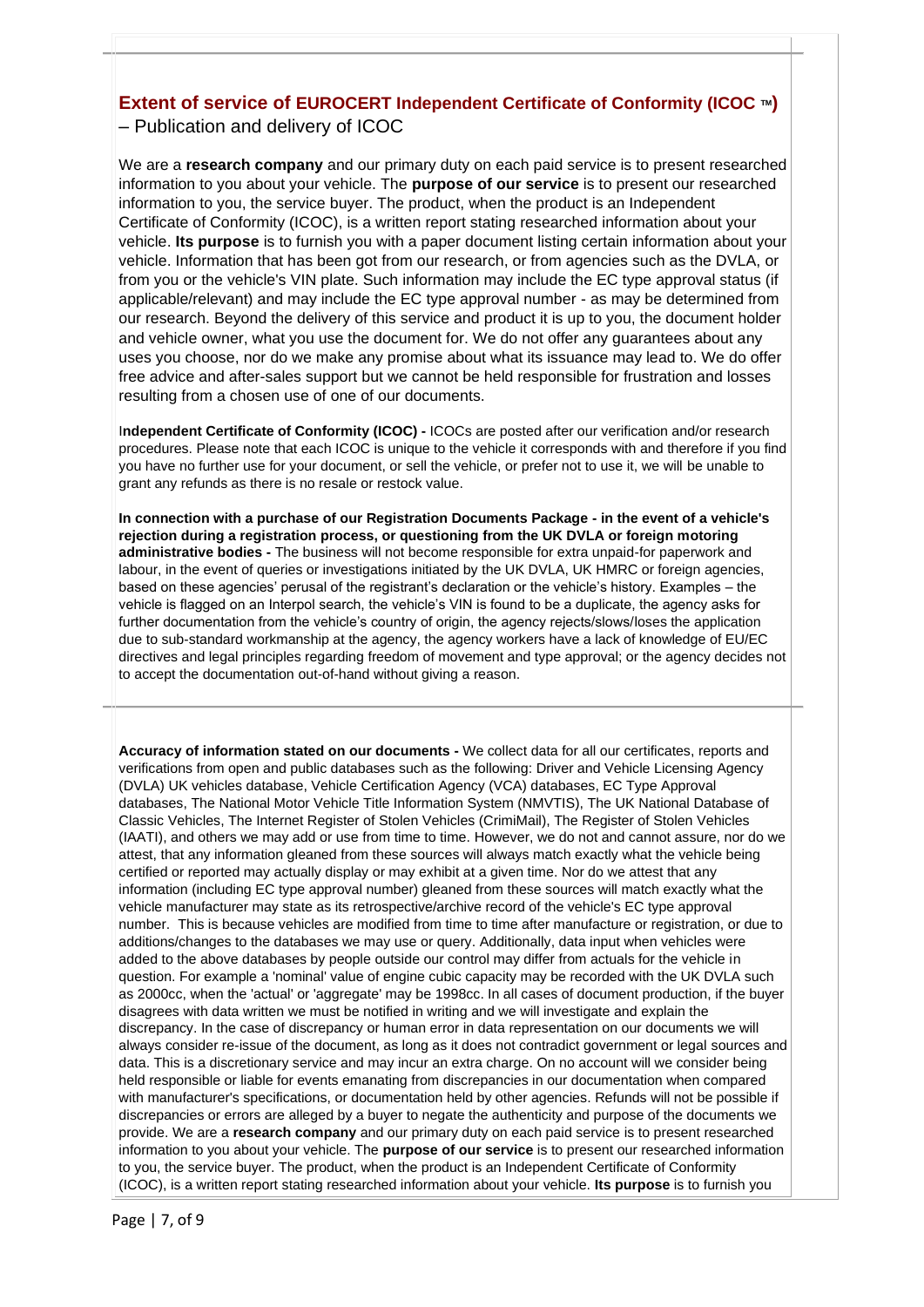with a hard copy of the key facts and type approval, if applicable/relevant. Beyond the delivery of this service and product it is up to you, the document holder and vehicle owner, what you use the document for. We do not offer any guarantees about any uses you choose or make any promise about what its issuance may lead to. We do offer free advice and after-sales support but we cannot be held responsible for frustration and losses resulting from a chosen use of one of our documents.

## **Liaison with Customer and the Need for Communication**

In all our work, such as preparation for the production of Independent Certificate of Conformity (ICOC), or application and submissions to the HMRC and UK DVLA we will ask questions pertaining to the vehicle of the customer. It is vital that the customer works with us, gives us truthful and comprehensive answers to our questions, and does so in a timely manner. The business will incur extra work and may need to make additional charges for labour/time if our emails are ignored, overlooked, junked or lost, resulting in the need for us to send repeat emails. We will also need to keep on file information of vehicles and VINs in conjunction with services provided.

## **LIMITATIONS AND DISCLAIMER, GENERAL**

The business has an excellent record of first submission success of vehicle applications both here in the UK and abroad within the EU and we will always endeavour to keep abreast of current registering agency and EU policies, EC directives, requirements, procedures and regulations. It is in the interests of the business, as well as the registrant, that the application for registration goes through first time and without the need for follow-up letters or clarifications to agencies. If a UK DVLA rejection letter is received by the registrant or a DVLA request for further information about the vehicle or the registrant, further consultation and help by the business is at the discretion of the business and may incur an extra charge if further assistance is required. This would definitely be the case if letters of correction to the DVLA or appeals to the DVLA are required. Advice over the phone may be free, but is discretionary.

Our customers buy our services and products to save them time and learning processes in dealing with the DVLA and also the HMRC and foreign agencies. We do not guarantee that by purchasing our services and products a registration will definitely follow and make no promises, guarantees or assertions about timescales and outcomes. We can be confident about our research procedures, type approval and emissions verification and age verification but agencies (especially in France and the UK) do sometimes insist on backup or additional evidence from the vehicle manufacturer or their preferred specialist vehicle clubs, and so on.

#### **Section summary:**

Engagement of our services for registration documents (**products**) and our advice does not guarantee that certain expectations you may have from governmental agencies will be fulfilled. Purchase of our products does not render us liable for any losses or inconvenience caused to our customer/the registrant by delays by the DVLA or HMRC or foreign agencies. These are governmental agencies and are within their rights to demand whatever they wish from the public in connection with discharging their duties as public servants.

## **Treatment of Staff of the Business and Our Work Procedure**

In carrying out our work and supplying products we expect to be treated courteously and respectfully by our customers and enquirers. We will not tolerate threats and abuse and in the event of such treatment, service to the customer will be terminated or withdrawn.

After products have been supplied to the customer, in the event of governmental agencies' requests for more information, rejection of first application, or refusal to accept any of the information written on our documents, our customer must approach us with a request to help with advice, and expect it on a discretionary basis only, as a gesture of goodwill on behalf of the business.

### **Threats against our business**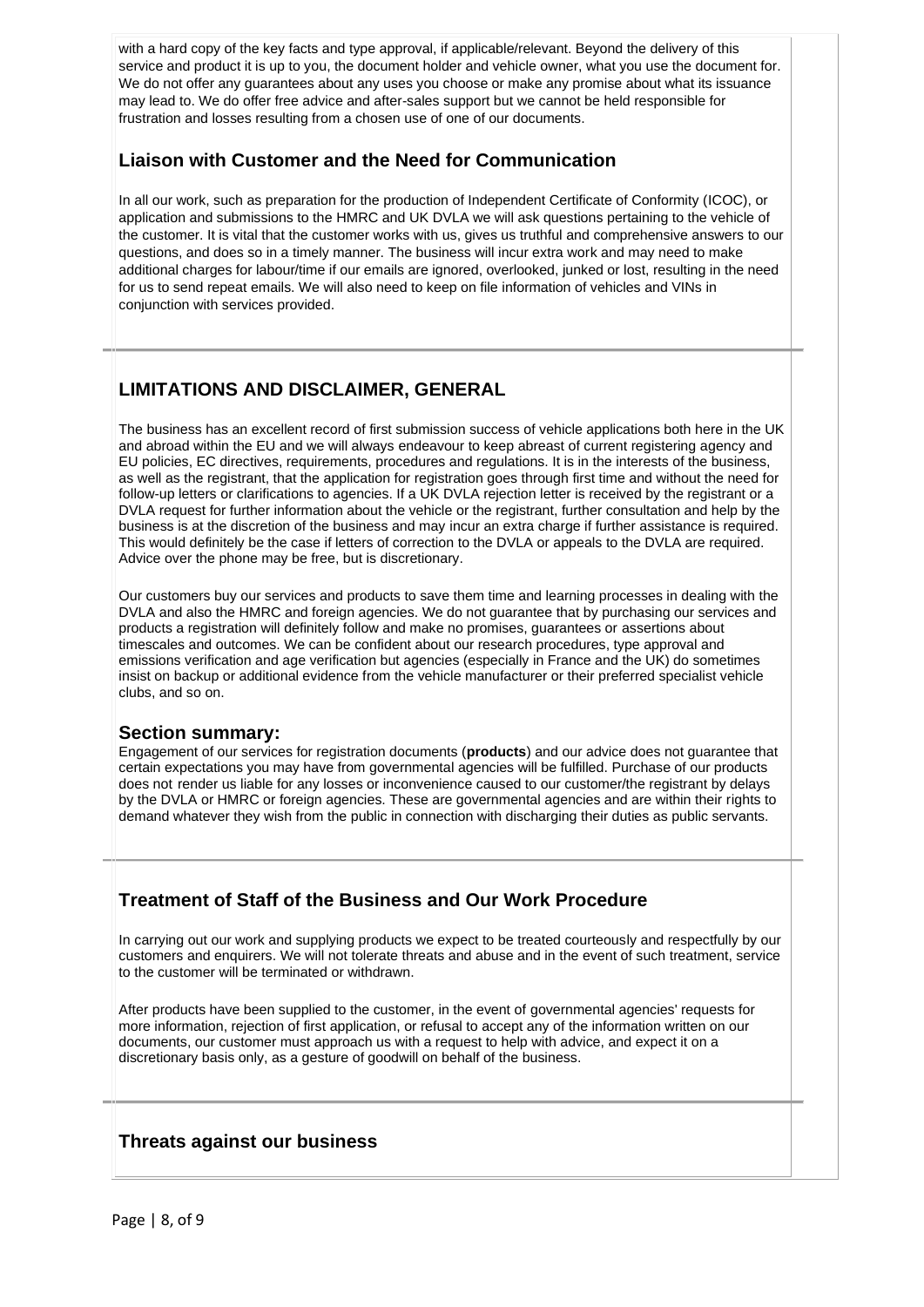Many of our customers come to us frustrated, with the DVLA, or French Prefecture staff for example, or with general administrative processes, red tape, and the expense involved in vehicle registration. We ask you to not take your frustration out on us and in instances where we receive threats to our business operation we will act. Threats received will be dealt with as threatening behaviour and reported to the Police accordingly, whether here in the UK or abroad, or both. If we receive an email or telephone call expressing an intent to cause us to believe that immediate actions will inflict damage to business and reputation we will cease communication and contact the Police. We will always prosecute to the full extent of the law and consider private legal action to recover losses through written 'reviews' and comments on the internet designed to inflict damage to reputation.

In cases where we receive a demand for money, by way of refund or compensation, expenses, or under any other guise, combined with a threat to - otherwise - inflict damage to reputation, person or premises, this will be reported as demanding money with menaces. or extortion.

## **Customer Cancellation, Refund Policy and Returns, and limitation of liability (ICOC)**

In the event of us having issued an ICOC that is used by the holder for a specific process, as detailed above, given that we do not promise, offer or guarantee any outcomes, we will not become liable for any expenses incurred in connection with uses or presentations of our documents. Equally, any refusal by any agency to recognise the format of our documents or the data therein that leads to losses or inconvenience to our customer cannot be brought to us as a claim for compensation. Ultimately, our losses in all situations arising from issuance of any document shall be limited to £1 (GBP) in total, being the estimated raw value of the paper and ink.

Please see our **Refund Policy** for cancellations and refund information.

## **Timescales and Complaints**

The business policy is always to provide a fast service and occasionally certain phrases will be used such as 'same day', 'next day', 'urgent', 'rapid', etc. However, there may be delays in completing the product ready for delivery due to reliance on the following third parties for information and response:

UK HMRC UK DVLA The customer (registrant) ROYAL MAIL

We will always do our best to provide an excellent and fast service but we will not be held responsible for delays that are due to third party delays.

Please direct complaints by email t[o info@dvlaadvice.co.uk.](mailto:info@dvlaadvice.co.uk) We take all complaints very seriously and will always work to explain any causes for sub-standard service or delays.

## **Further notes on ICOC and independent assessment, certification and verification**

Please be aware that with all independent assessments, certificates and verifications, a UK or foreign agency may ask for additional documentation or supportive evidence depending on what procedure you are undertaking regarding the vehicle. For example, in the UK, you may also require a Certificate of Mutual Recognition – please contact the relevant agency for information (eg. Vehicle Certification Agency in the UK). Whilst we have been recommended in the past by organisations and vehicle manufacturers such as Toyota and VW, our documents should generally only be solely relied upon when attempts to obtain an original CoC from the vehicle's manufacturer have failed.